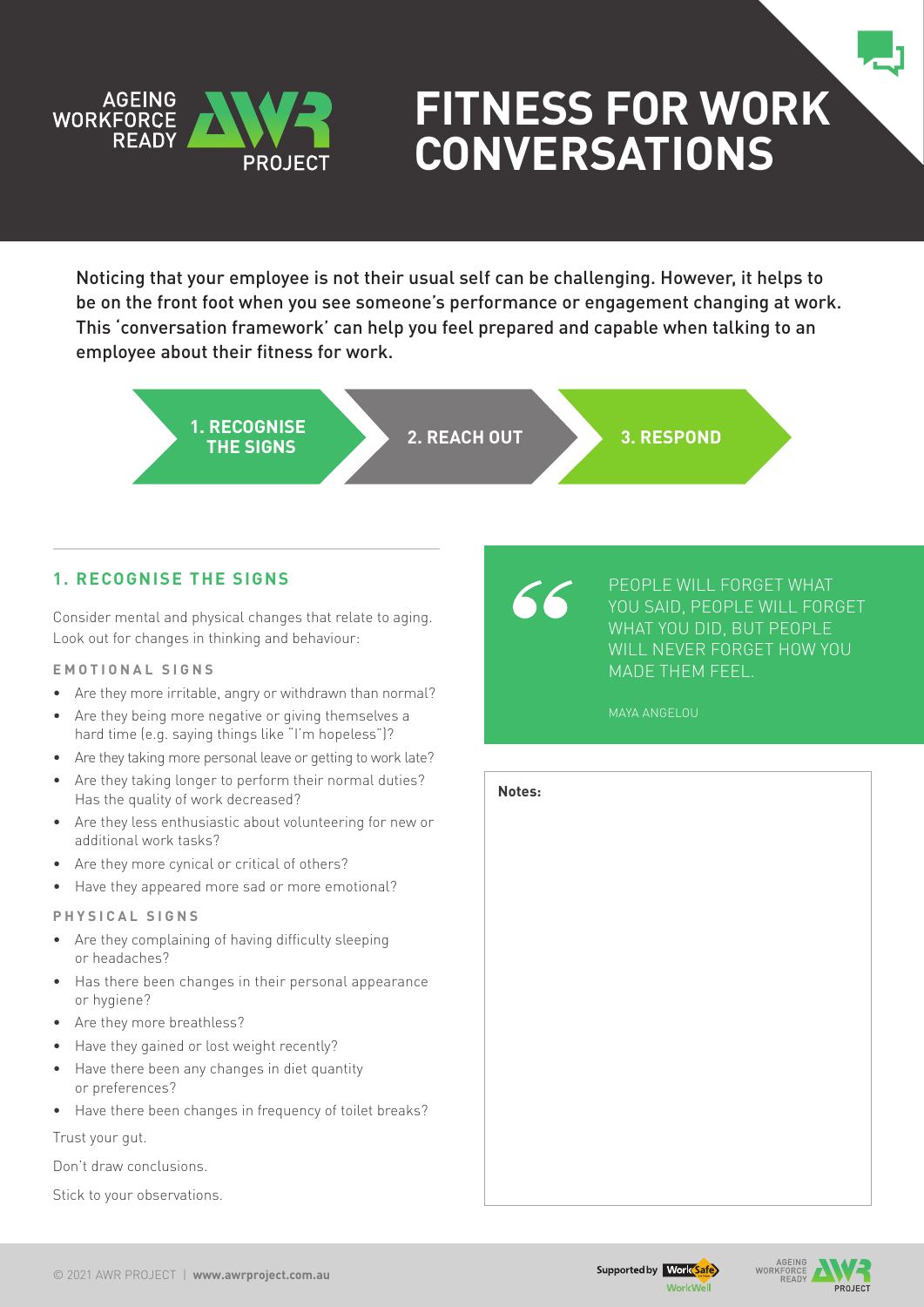## **G e t r e a d y f o r a c o n v e r s a t i o n**

## **Get the facts:**

- • Be familiar with the legal entitlements relating to Reasonable Work Adjustments.
- Research relevant policies such as Flexible Working policy, Personal and Extended Leave, Reasonable Work Adjustments.
- • Review the Award, Enterprise Agreement and/or Employment Contract.
- Check the employees' entitlements.
- Talk to HR about specific questions or concerns.
- Know the role and the risks.

## **Get in the right headspace:**

- Be clear about your role and limitations.
- Know what you hope to achieve by having this conversation.
- Choose your mindset (e.g. supportive, curious, a mentor, sounding board).
- Know that these conversations often feel uncomfortable, but that doesn't mean you don't do it.



**Notes:**

# **2. Reach Out**

**P u t y o u r s e l f i n t h e e m p l o y e e ' s**   $SHOES AND CONSIDER:$ 

**When to have the conversation.** Do you schedule a meeting, have it as part of a regular catch-up, make it more informal? Does the time of day matter, or the day or the week? Think about how they may react and whether you need to monitor them after the conversation, or if you think they would want some space afterwards to reflect.

**Where to have the conversation.** Think about privacy, comfort, what their peers may say if they see you talking.

**What resources to bring.** Are there other AWR Project resources that would be helpful, Employee Assistance Program (EAP) contact details, information about how to access other resources.

**Bring a 'cheat sheet'** if that helps you feel more comfortable.

**T h i n k a b o u t h o w y o u w i l l s t a r t t h e c o n v e r s a t i o n :**

- Start with an observation:
	- • Usually you are <strength>, but recently I've noticed…
	- I saw you do <...>. That's out of character for you, can we talk about what happened?
- Get to the point quickly, don't leave them wondering why they are there.
- Let them know you are committed to helping them get the help they need so they can be safe and productive and enjoy their work.
- Practice your opening out loud.